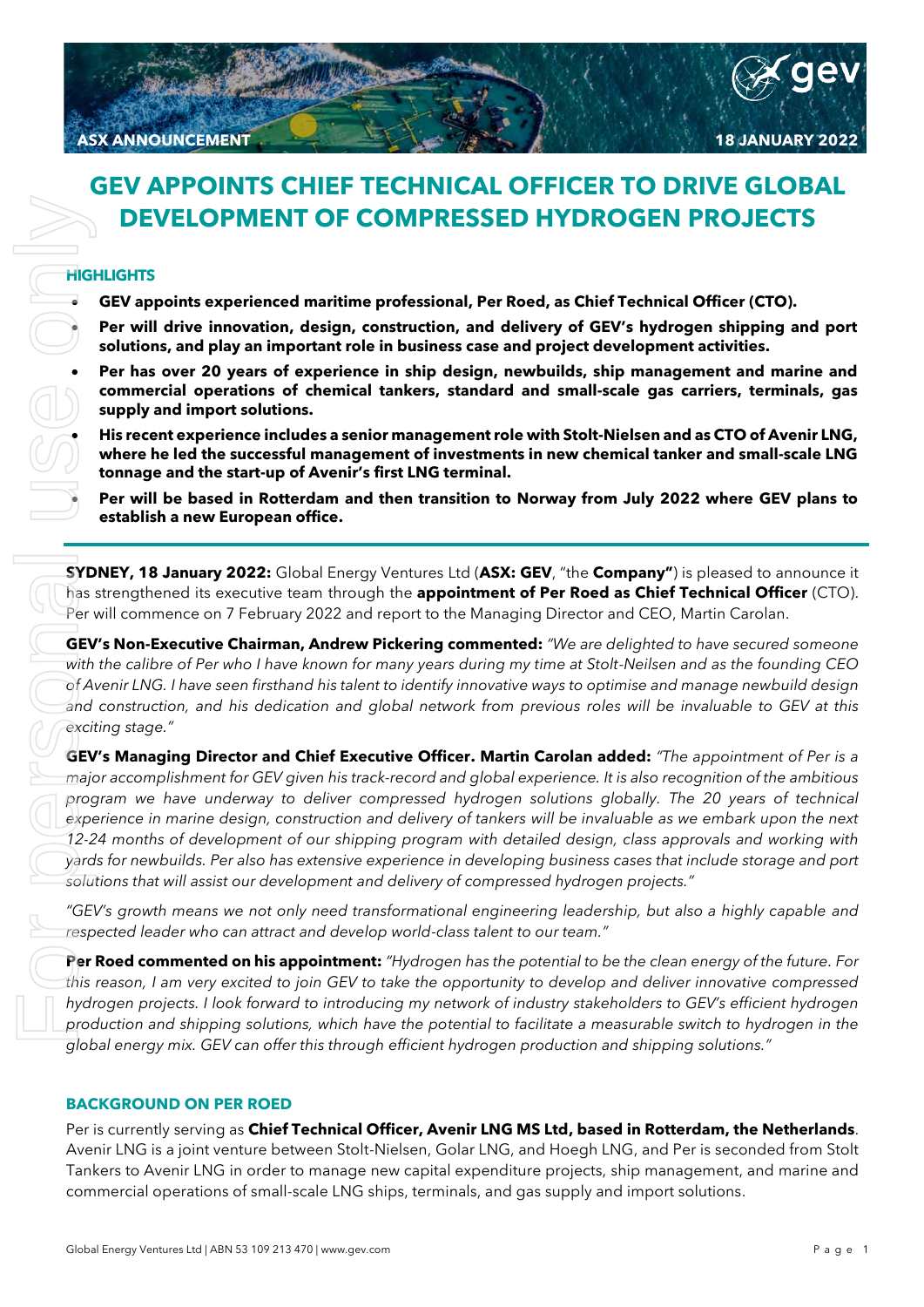

Prior to that, he was **Global Manager, Newbuilding & Technical, Stolt Tankers B.V, The Netherlands**. Actively involved in fleet planning and the development of business cases for acquisitions, newbuilds, retrofits, and disposals. Responsible for executing the approved projects for Stolt Tankers and Avenir LNG and providing project management to other Stolt-Nielsen affiliated companies on all shipping related CAPEX projects.

Prior to Stolt Tankers, Per was **Managing Director, BMT Asia Pacific Pte Ltd, Singapore**. Responsible for managing a multi-disciplinary engineering, science and technology company offering a broad range of services within shipping, risk and safety, maritime infrastructure, and capital projects. Responsible for defining the company strategy and managing the business, as well as being intimately involved in market, feasibility, asset management, and engineering projects in Europe, Asia Pacific, Middle East, and Africa mainly on shipping and ports and terminals.

Prior to BMT Asia Pacific, Per was **Director, A.P. Moller – Maersk / Maersk Maritime Technology. Denmark and Singapore**. Responsible for the design, construction and delivery of all commercial ships to the A.P. Moller-Maersk fleet, leading a team of project managers, naval architects and mechanical and electrical engineers in Denmark and Singapore. Responsible for the management of site offices at the respective newbuild yards, including more than 90 staff of various nationalities, and for managing subject matter experts offering second level technical support to respective ship management units within the A.P. Moller-Maersk group. Involved in various newbuild projects covering Container Carriers, Tankers, Gas (LNG and LPG), and various Offshore Support Vessels.

Per Roed holds a Master of Business Administration (MBA), Bond University, Australia, 2001 and a Master of Science (Marine Engineering), Norwegian University of Science and Technology, NTNU, Trondheim, Norway, 1999

**- END -**

**This ASX announcement has been authorised by the Board of GEV.**

**FOR FURTHER INFORMATION PLEASE CONTACT:**

#### **Martin Carolan** Managing Director & CEO T: +61 404 809 019 E: mc@gev.com

For more information visit: www.gev.com

- $\mathfrak{O}$  @GEVmarineCH2
- +61 8 9322 6955
- 9 19 / 40 St Quentin Ave. Claremont WA 6010